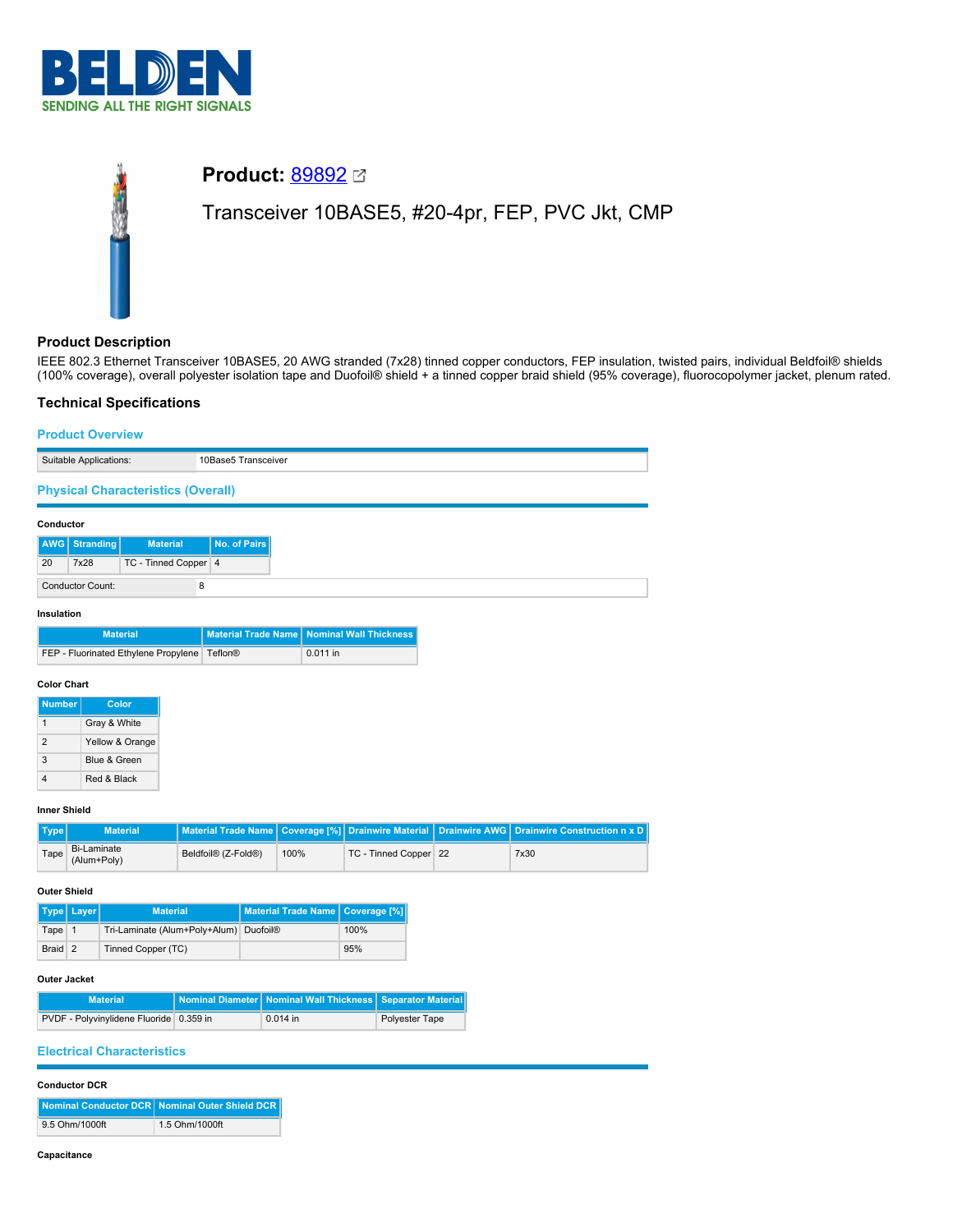|              | Nom. Capacitance Conductor to Conductor Nom. Capacitance Conductor to Other Conductor to Shield |
|--------------|-------------------------------------------------------------------------------------------------|
| 16.7 $pF/ft$ | 29.5 pF/ft                                                                                      |

## **Inductance**

**Nominal Inductance**  $0.2 \mu H / ft$ 

## **Impedance**

| Nominal Characteristic Impedance Nominal Characteristic Tolerance |           |
|-------------------------------------------------------------------|-----------|
| 78 Ohm                                                            | $± 5$ Ohm |

## **High Frequency (Nominal/Typical)**

|        | <b>Frequency [MHz] Nom. Insertion Loss</b> |
|--------|--------------------------------------------|
| 10 MHz | 6 dB/100m                                  |

## **Delay**

|            |             | Max. Delay Skew   Nominal Delay   Nominal Velocity of Propagation (VP) [%] |
|------------|-------------|----------------------------------------------------------------------------|
| 78 ns/100m | $1.3$ ns/ft | 78%                                                                        |

## **High Frequency**

| Max. Insertion Loss (Attenuation) |
|-----------------------------------|
| 6 dB/100m                         |

#### **Current**

| Max. Recommended Current [A]   |
|--------------------------------|
| 2.8 Amps per Conductor at 25°C |

## **Voltage**

# **UL Voltage Rating**

300 V RMS

# **Temperature Range**

| UL Temp Rating:              | 150°C                                |
|------------------------------|--------------------------------------|
| Operating Temperature Range: | $-40^{\circ}$ C To +150 $^{\circ}$ C |

# **Mechanical Characteristics**

| Bulk Cable Weight:           | 90 lbs/1000ft |
|------------------------------|---------------|
| Max. Pull Tension:           | 175 lbs       |
| Min. Bend Radius/Minor Axis: | 3.75 in       |

## **Standards**

| Customer Reference Document: | DEC Part No. 17-00321-02 |
|------------------------------|--------------------------|
| NEC/(UL) Compliance:         | CMP                      |
| CEC/C(UL) Compliance:        | <b>CMP</b>               |
| IEEE Compliance:             | 802.3 10Base5            |

# **Applicable Environmental and Other Programs**

| EU Directive 2000/53/EC (ELV):    | Yes                           |
|-----------------------------------|-------------------------------|
| EU Directive 2003/96/EC (BFR):    | Yes                           |
| EU Directive 2011/65/EU (RoHS 2): | Yes                           |
| EU Directive 2012/19/EU (WEEE):   | Yes                           |
| EU Directive Compliance:          | EU Directive 2003/11/EC (BFR) |
| EU CE Mark:                       | Yes                           |
| MII Order #39 (China RoHS):       | Yes                           |
|                                   |                               |

# **Flammability, LS0H, Toxicity Testing**

| UL Flammability:   | NFPA 262 Plenum Flame Test (UL910) |
|--------------------|------------------------------------|
| CSA Flammability:  | FT6                                |
| UL voltage rating: | 300 V RMS                          |
|                    |                                    |

# **Plenum/Non-Plenum**